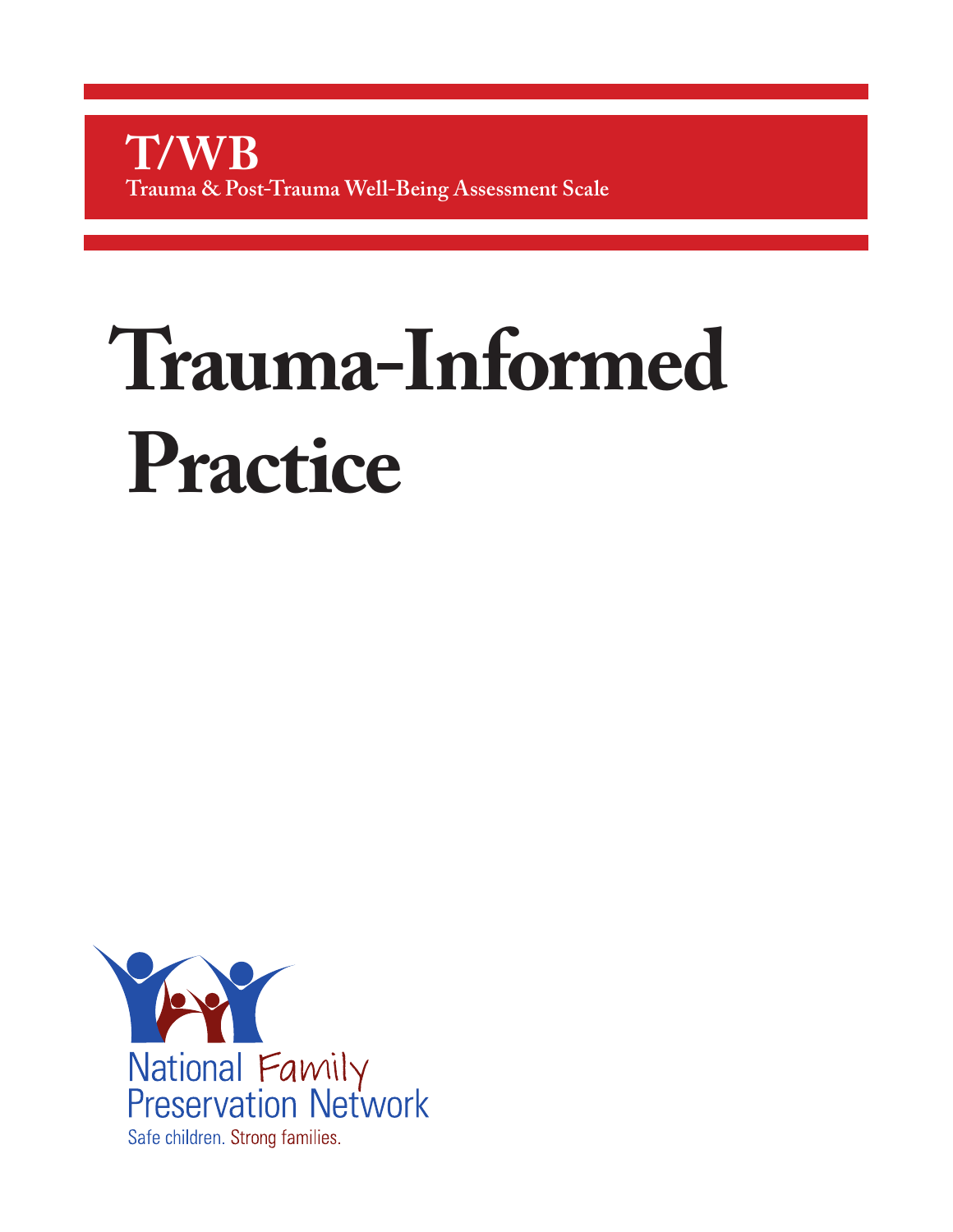**T/WB** Trauma & Post-Trauma Well-Being Assessment

# **Trauma-Informed Practice**

#### **National Family Preservation Network**

Priscilla Martens, Executive Director (888) 498-9047 director@nfpn.org http://www.nfpn.org

The National Family Preservation Network (NFPN) holds the copyright to the Trauma and Post-Trauma Well-Being (T/WB) Scale and Definitions. NFPN is also the sole source and distributor of the T/ WB Training Package. All inquiries should be directed to NFPN.

The Trauma and Post-Trauma Well-Being (T/WB) Scale and Definitions were developed in cooperation with Raymond S. Kirk, Ph.D.

The Trauma and Post-Trauma Well-Being (T/WB) Scale and Definitions © 2013–2015 National Family Preservation Network. All rights reserved.

The Trauma and Post-Trauma Well-Being (T/WB) Training Package © 2015 National Family Preservation Network. All rights reserved.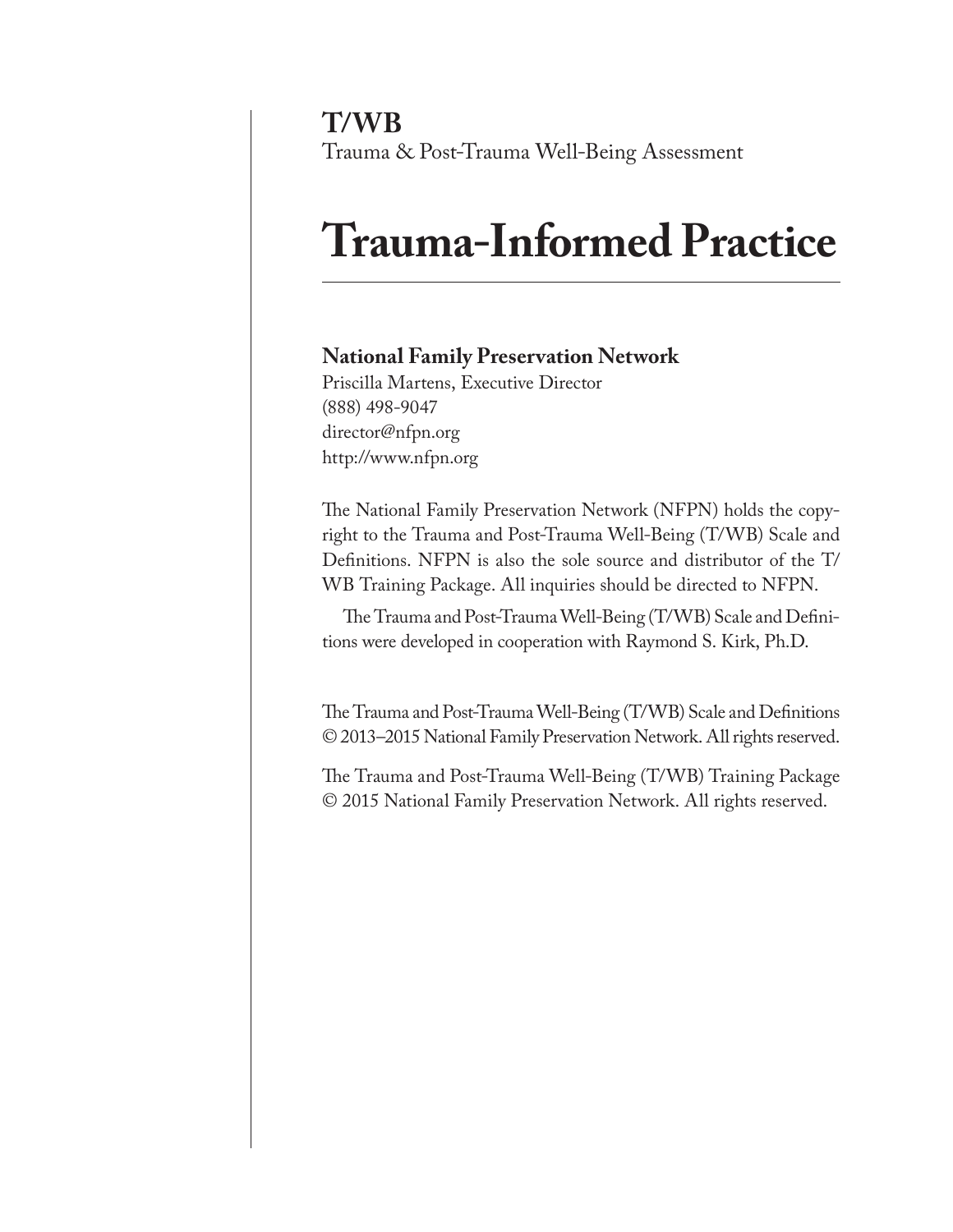# **Trauma-Informed Practice**

#### **What is trauma?**

All workers need to have at least basic training on trauma-informed practice prior to using the Trauma and Post-Trauma Well-Being (T/WB) domains. There are many training resources available nationwide while others are still in developmental stages. NFPN is providing initial training information and links to free resources. Agencies should establish both initial and ongoing training requirements for traumainformed practice.

Let's begin with some general information about assessing for trauma and its relationship to well-being. We will focus on the child welfare system because trauma is most prevalent in that system. New research on trauma and its potential for precipitating lifelong problems compels child welfare professionals to assess for trauma. Traditional child well-being has focused primarily on safety and permanence. However, trauma is now known to affect psycho-social, emotional, cognitive, and even physical development. The research is clear that trauma affects well-being in increasingly predictable ways.

The *Trauma* domain and *Post-Trauma Well-Being* domain provide a framework for identifying symptoms, conditions, and behaviors associated with histories of and recurring trauma and relates them to indicators of well-being of children and families following trauma, if caregivers are proactive and services are effective.

All children in the child welfare system are at risk of trauma and many experience stress, sometimes traumatic stress. Traumatic stress is characterized as different from normal stress in that the traumatic events were neither expected nor preventable (by the victim), and the victim was unprepared for them or their aftermath. Even some wellintentioned features of the child welfare system (e.g., emergency child removal and placement) can be traumatic.

Children's reactions to trauma, and the symptoms of trauma, to some degree, vary with the age of the child. The following are common symptoms of trauma as described by Pinna and Gerwitz (2013):

- Infants frequently exhibit poor bonding with parent/caregiver; excessive crying; non-responsiveness to stimulation or attempts to comfort; poor or disrupted sleep patterns.
- Pre-school age children frequently exhibit hyperactivity/arousal; developmental delays; onset of apparent disabilities (cognitive/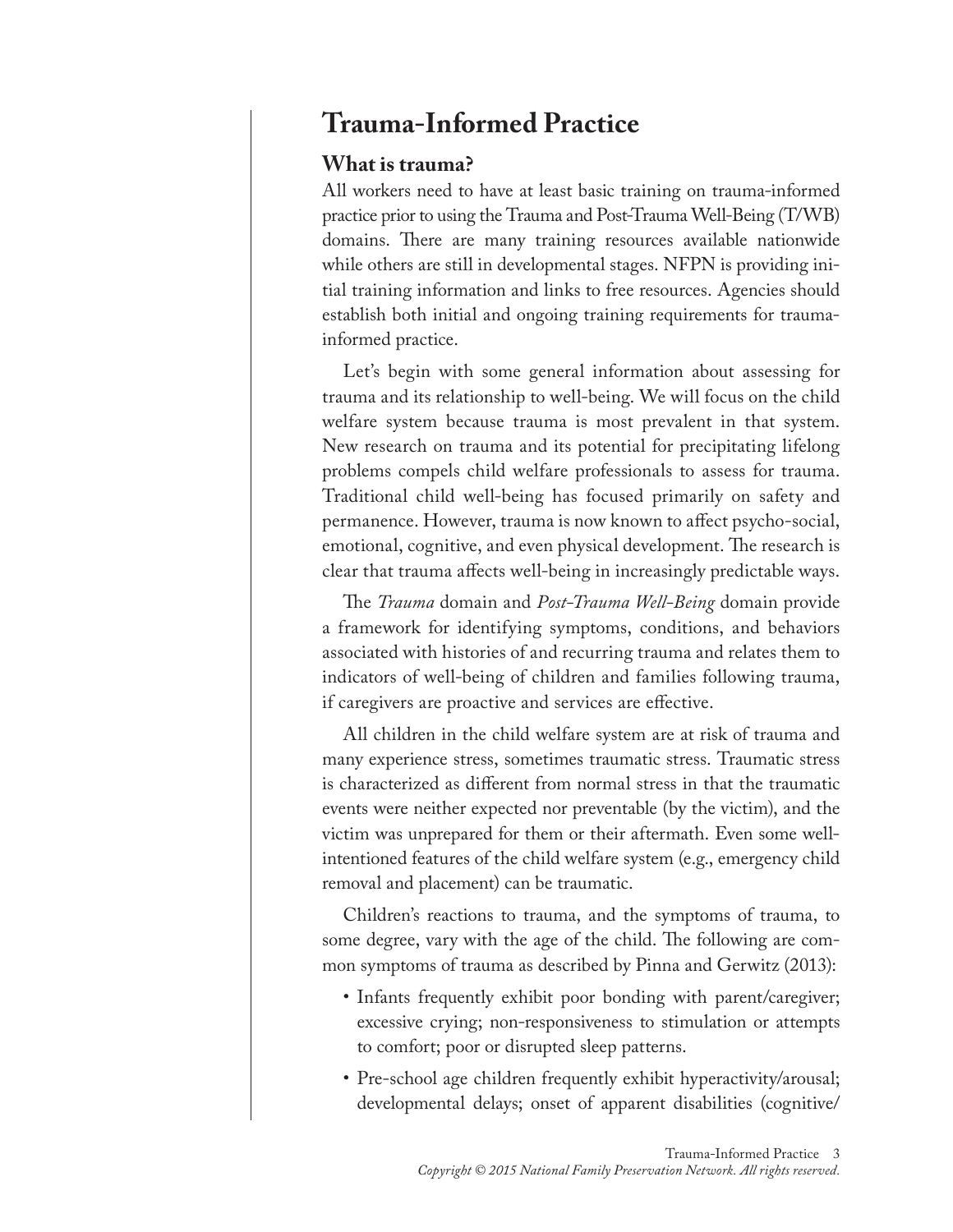emotional/psychological); nightmares; issues with emotional regulation (tantrums, aggression); developmental regression (behavioral, bowel and bladder functioning).

- School age children frequently exhibit hyperactivity, depression/anxiety; developmental delays and disabilities; nightmares; altered sleep/wake patterns; school problems, social problems; behavior problems (impulse control problems).
- Adolescents frequently exhibit school problems (academic and behavioral); disability; depression/anxiety; risky, early sexual activity (pregnancy, STDs); substance use/abuse; criminal activities; suicidal behaviors; self-injurious behaviors (cutting, tattooing, piercing); family violence in which the child is a participant/aggressor; may become sexually aggressive.

If traumatic symptoms/behaviors are evident, special efforts beyond safety and permanence must be brought to bear to help children heal, families progress, and promote child well-being following trauma. Assessments should seek to detect trauma symptoms, and service plans should strive to enhance protective factors, to enhance families' abilities to recover following trauma, and to improve child and family functioning, and well-being.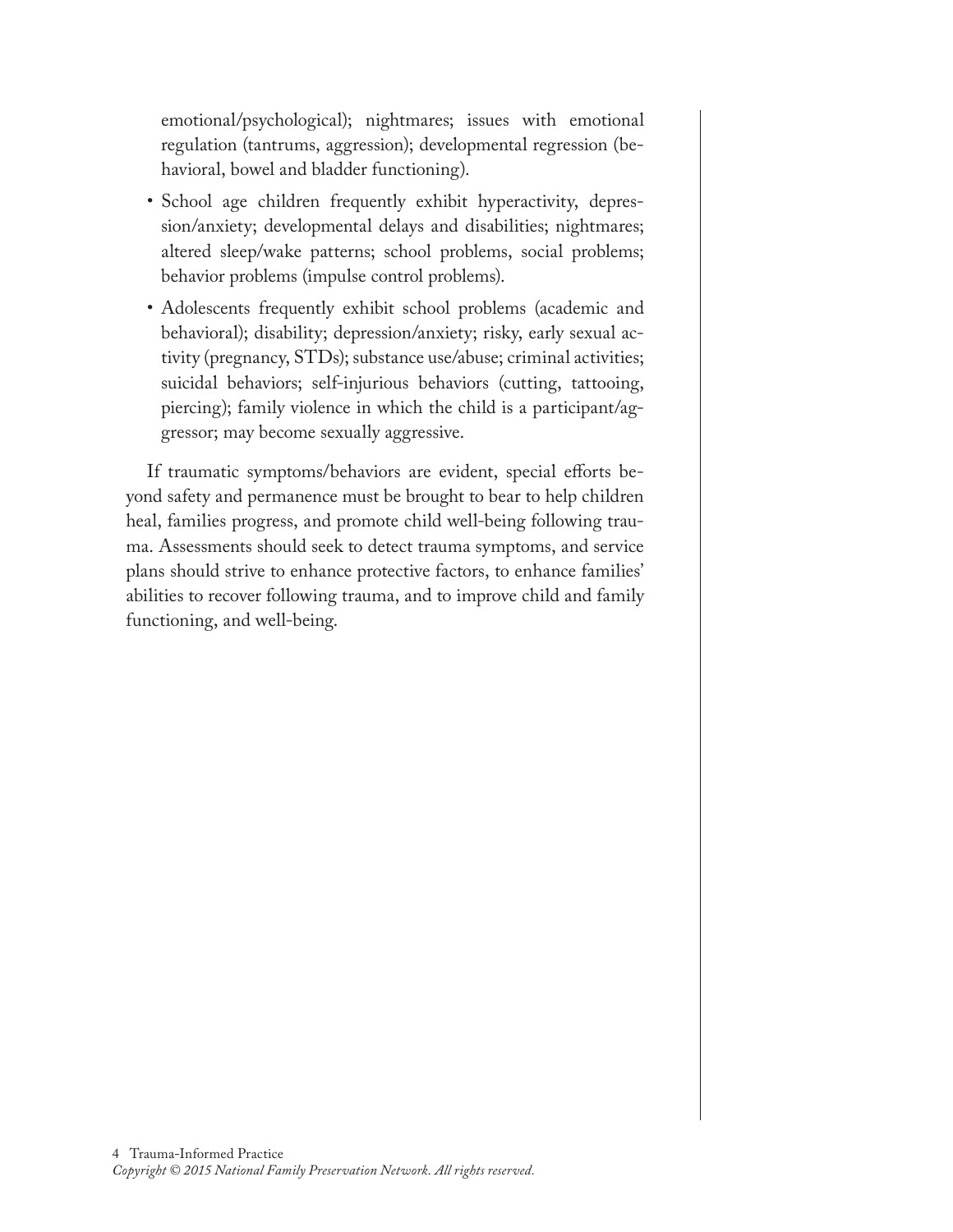#### **Federal Mandate to Address Trauma and Social/Emotional Well-Being**

In a memorandum issued in 2012 by the Administration for Children, Youth, and Families (ACYF), the federal government's policy on trauma and social/emotional well-being is set forth:

 "ACYF is organizing many of its activities around the promotion of meaningful and measurable changes in social and emotional well-being for children who have experienced maltreatment, trauma, and/or exposure to violence. There is a growing body of evidence indicating that while ensuring safety and achieving permanency are necessary to well-being, they are not sufficient. Research that has emerged in recent years has suggested that most of the adverse effects of maltreatment are concentrated in behavioral, social, and emotional domains. The problems that children develop in these areas have negative impacts that ripple across the lifespan, limiting children's chances to succeed in school, work, and relationships. Integrating these findings into policies, programs, and practices is the logical next step for child welfare systems to increase the sophistication of their approach to improving outcomes for children and their families."

ACYF strongly recommends assessment because "functional assessment is a central component of promoting social and emotional well-being." Essential elements of functional assessments include identifying how trauma may impair healthy functioning, using assessment to inform decisions about the appropriateness of services, track progress towards social/emotional well-being outcomes, measure developmental progress, and provide a pre/post comparison to determine if services are making a positive difference. All of these elements are included in the family functioning T/WB domains.

All federally funded programs now mandate addressing trauma and child well-being.

The full memorandum is available online at: [http://www.acf.hhs.gov/](http://www.acf.hhs.gov/sites/default/files/cb/im1204.pdf) [sites/default/files/cb/im1204.pdf.](http://www.acf.hhs.gov/sites/default/files/cb/im1204.pdf)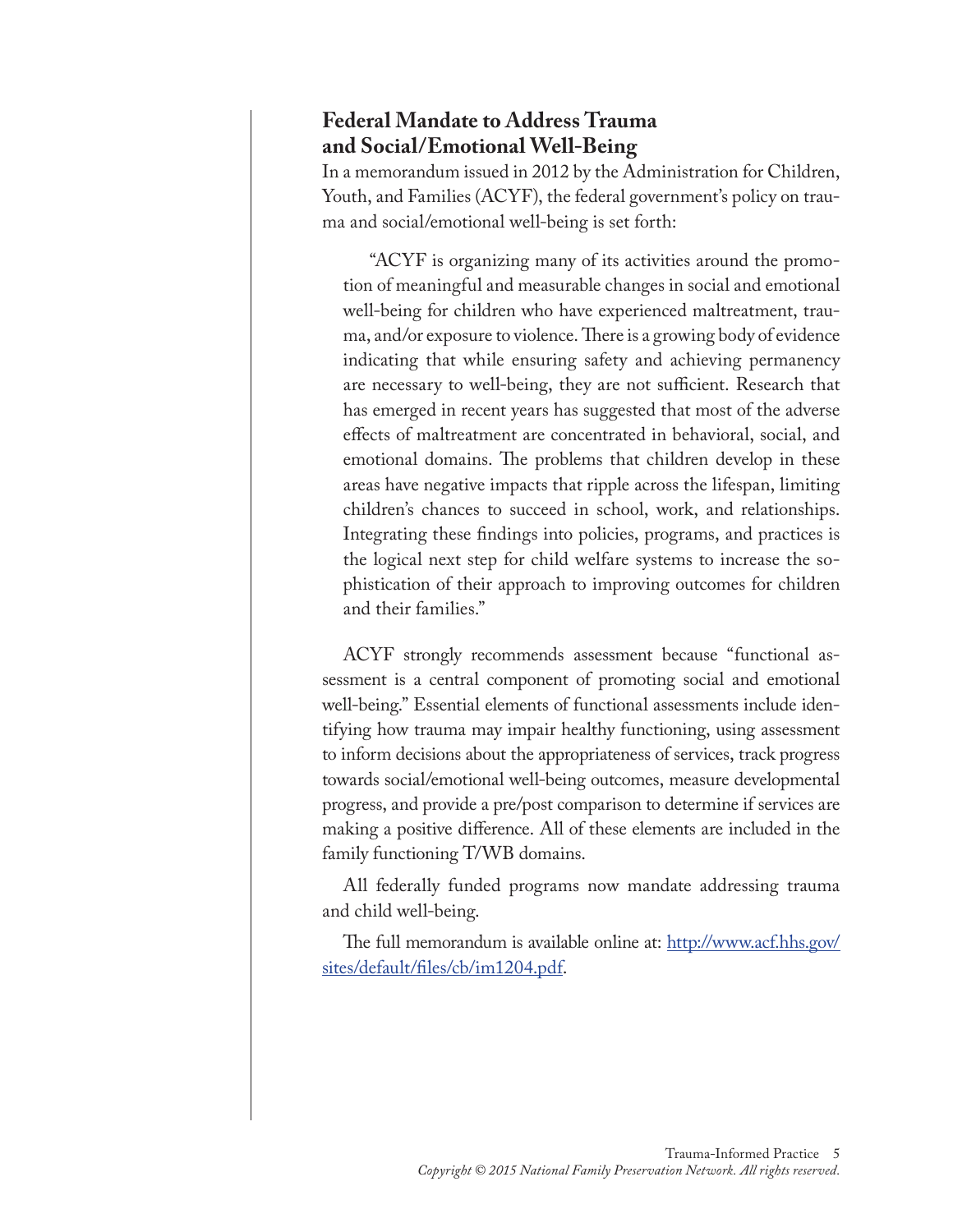# **What does T/WB Look Like in Practice?**

The initial research on the T/WB domains produced many helpful findings for agency administrators and practitioners. The study showed that the domains have high reliability and convergent validity.

The following is a chart with pre/post ratings of the high-risk families with involvement in child abuse and neglect who were in the study:

#### **Trauma & Post-Trauma Well-Being Research Findings**

#### *Intake/Pre-Service Assessment*

| <b>Assessment Results</b>                                | % of Families |
|----------------------------------------------------------|---------------|
| At least one <i>Trauma</i> subscale in the problem range | 81%           |
| At or above Baseline/Adequate on all subscales           | 19%           |

| <b>Subscale</b>                              | <b>Families with</b><br><b>Mild Problem</b><br>Rating | <b>Families with</b><br><b>Moderate or Serious</b><br><b>Problem Ratings</b> |
|----------------------------------------------|-------------------------------------------------------|------------------------------------------------------------------------------|
| Traumatic Sexual Abuse of Children           | 7%                                                    | 6%                                                                           |
| Traumatic Physical Abuse of Children         | 9%                                                    | 11%                                                                          |
| Traumatic Neglect of Children                | 23%                                                   | 21\%                                                                         |
| Emotional/Psychological Abuse<br>of Children | 2.7%                                                  | 21%                                                                          |
| Parent/Caregiver Trauma                      | 20%                                                   | 37%                                                                          |

#### *Closure/Post-Service Assessment*

| <b>Subscale</b>                                               | <b>Families with</b><br><b>Mild Problem</b><br><b>Rating</b> | <b>Families with</b><br><b>Moderate or Serious</b><br><b>Problem Ratings</b> |
|---------------------------------------------------------------|--------------------------------------------------------------|------------------------------------------------------------------------------|
| Post-Trauma Cognitive/Physical<br>Well-Being of Children      |                                                              | 10%<br>(Mild/Moderate)                                                       |
| Post-Trauma Emotional/Psychological<br>Well-Being of Children | 8%                                                           | $4\%$                                                                        |
| Post-Trauma Parent/Caregiver<br>Well-Being                    | 13%                                                          | 12%                                                                          |

View the complete research report online at: [http://www.nfpn.org/](http://www.nfpn.org/trauma-research-report) [trauma-research-report](http://www.nfpn.org/trauma-research-report)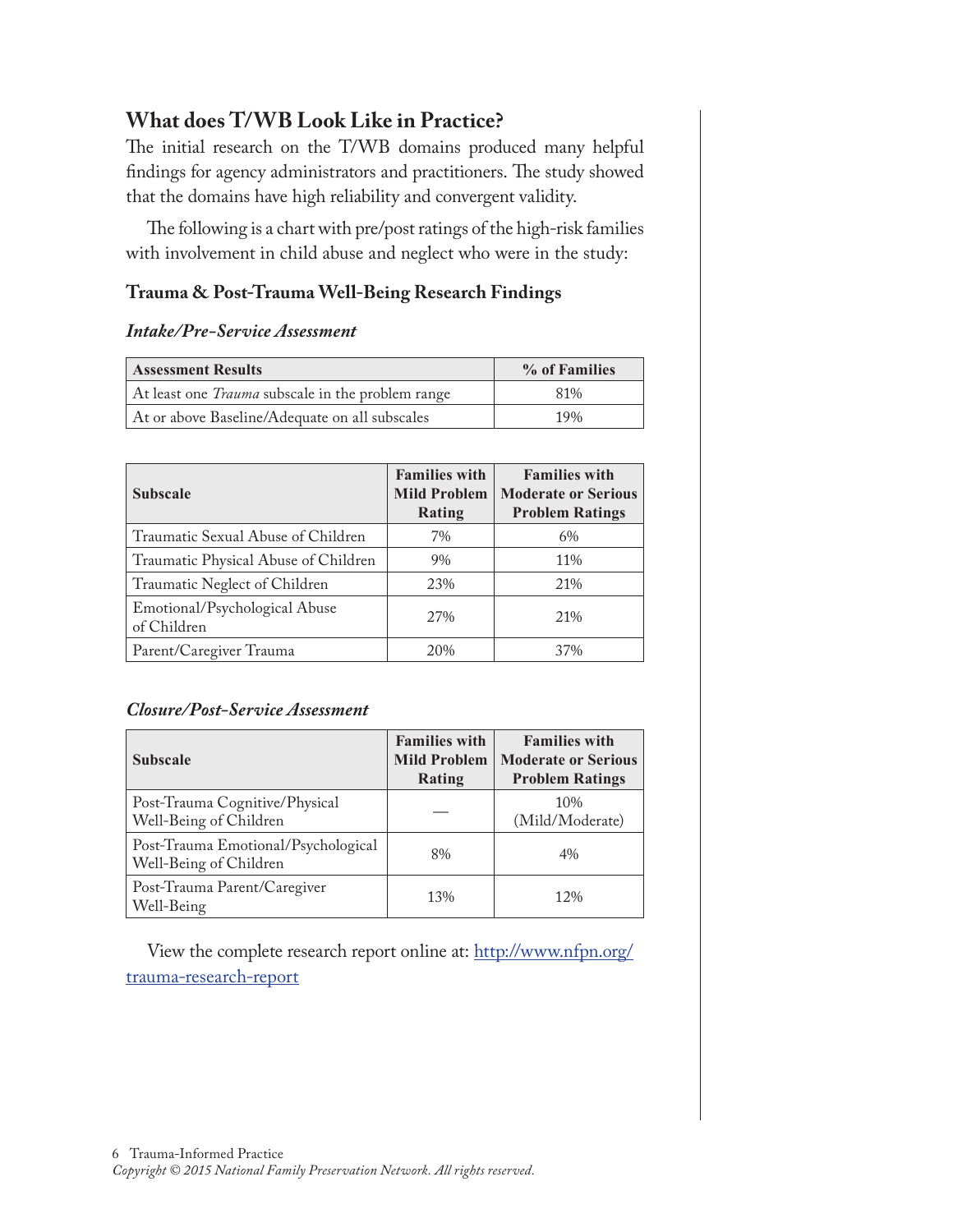# **Implementing Trauma-Informed Practice**

## **Implementation Guide**

Where does an agency begin when the decision is made to implement trauma-informed practice? A good starting place is with a basic, readerfriendly document produced by the State Policy Advocacy and Reform Center (Sparc), First Focus, and the American Bar Association:

"Trauma-informed practices include educating all stakeholders engaged with children and families, systematically screening children entering care, and dedicating resources to the provision of trauma-specific interventions."

The document includes the benefits of trauma-informed practice, models of trauma-informed practices, five trauma-informed practice recommendations, and federal funding resources.

*Implementing Trauma-Informed Practices in Child Welfare* is available online at: [http://childwelfaresparc.org/wp-content/](http://childwelfaresparc.org/wp-content/uploads/2013/11/Implementing-Trauma-Informed-Practices.pdf) [uploads/2013/11/Implementing-Trauma-Informed-Practices.pdf.](http://childwelfaresparc.org/wp-content/uploads/2013/11/Implementing-Trauma-Informed-Practices.pdf)

# **Training for Workers**

When an agency commits to trauma-informed practice, a key component is providing training for workers. Here are three resources to train workers:

- 1. Introductory training on trauma produced by the New Jersey Child Welfare Training Academy. The training includes the effect of trauma on the brain and a child's development. A trainer's guide and participant's workbook are available online at: [http://www.nfpn.org/](http://www.nfpn.org/articles/trauma-training) [articles/trauma-training](http://www.nfpn.org/articles/trauma-training).
- 2. The National Child Traumatic Stress Network offers the *Child Welfare Trauma Training Toolkit* with the following components:
	- Introduction to the Toolkit (PDF)
	- Trainer's Guide (PDF)
	- Appendices (PDF)
	- Slide Kit (PPT)
	- Participant Manual (PDF)
	- Supplemental Handouts (PDF)
	- LISA 9-1-1 Call (Audio File)
	- Recommended Reading and Resources (PDF)
	- Comprehensive Guide (PDF)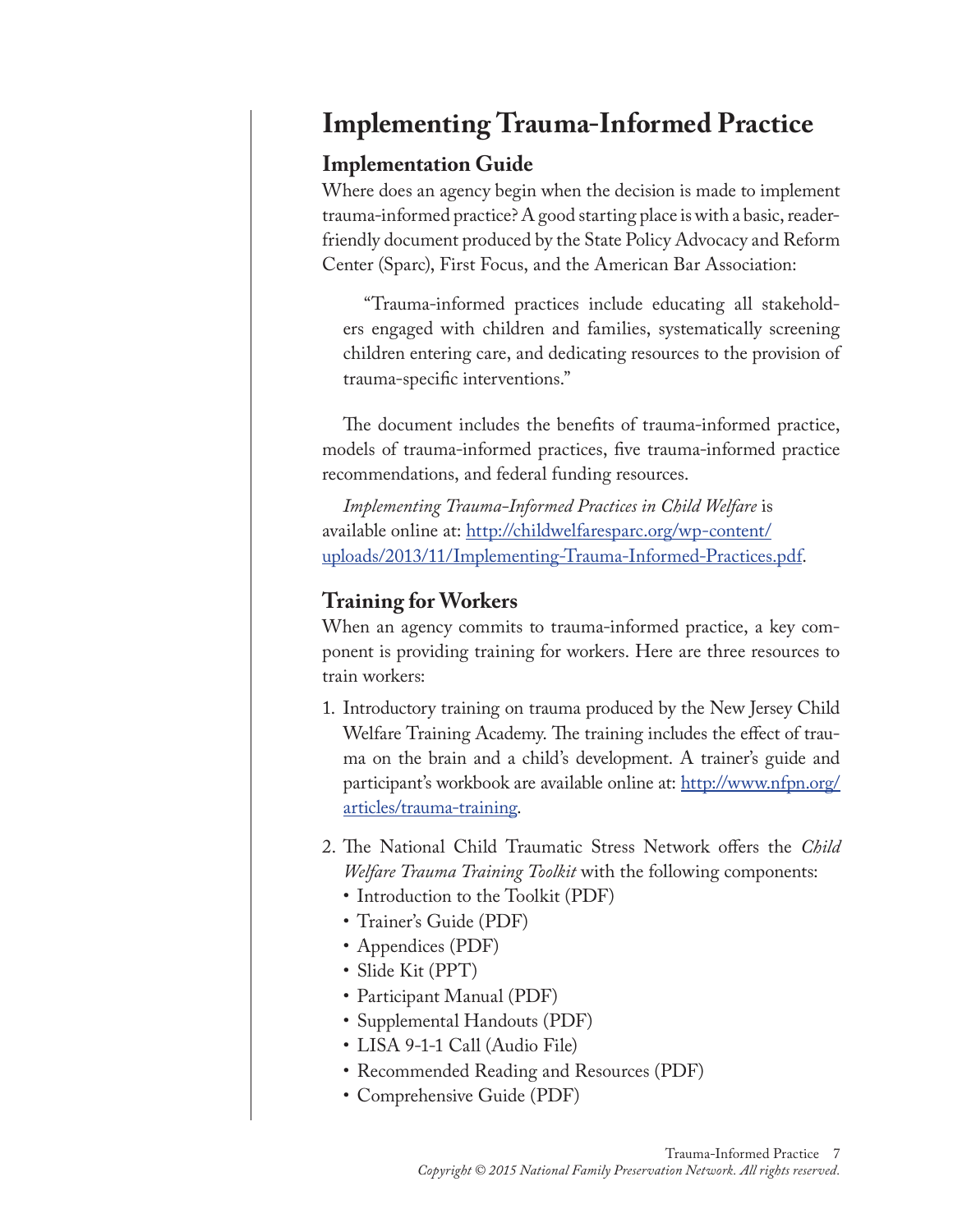- Child Welfare Trauma Training Toolkit, Version 2: Suggestions for Trainers (Mediasite) – in development
- Child Welfare Trauma Training Toolkit Companion CD-ROM

 Information on obtaining the toolkit is available online at: [http://www.nctsn.org/products/child-welfare-trauma-training](http://www.nctsn.org/products/child-welfare-trauma-training-toolkit-2008)[toolkit-2008](http://www.nctsn.org/products/child-welfare-trauma-training-toolkit-2008) (registration required).

3. Trauma-Focused Cognitive-Behavioral Therapy (TF-CBT) online training is available for Master's degree-level counselors and therapists: <http://tfcbt.musc.edu/>

## **Focus On Young Children**

Because of the effect of trauma on the brain, especially in infancy, and because the largest age cohort in the child welfare system is children under the age of six, it is critical to address trauma and well-being in young children. Here are three resources:

- 1. The National Center for Infants, Toddlers, and Families addresses ages 0–3. Free resources for parents are available online at: [http://www.zerotothree.org/about-us/areas-of-expertise/free-par](http://www.zerotothree.org/about-us/areas-of-expertise/free-parent-brochures-and-guides/)[ent-brochures-and-guides/.](http://www.zerotothree.org/about-us/areas-of-expertise/free-parent-brochures-and-guides/)
- 2. The National Child Traumatic Stress Network has a resource aimed at those working with children ages 0–6 who have been exposed to trauma. It includes:
	- How Is Early Childhood Trauma Unique?
	- Scope of the Problem
	- Symptoms and Behaviors Associated with Exposure to Trauma
	- Protective Factors: Enhancing Resilience in Young Children and Families
	- Identifying and Providing Services to Young Children Who Have Been Exposed to Trauma: For Professionals
	- Helping Young Children Who Have Been Exposed to Trauma: For Families and Caregivers
	- Treatments for Children and Families
	- Reference and Links

The resource can be accessed online at: [http://nctsn.org/trauma](http://nctsn.org/trauma-types/early-childhood-trauma)[types/early-childhood-trauma.](http://nctsn.org/trauma-types/early-childhood-trauma)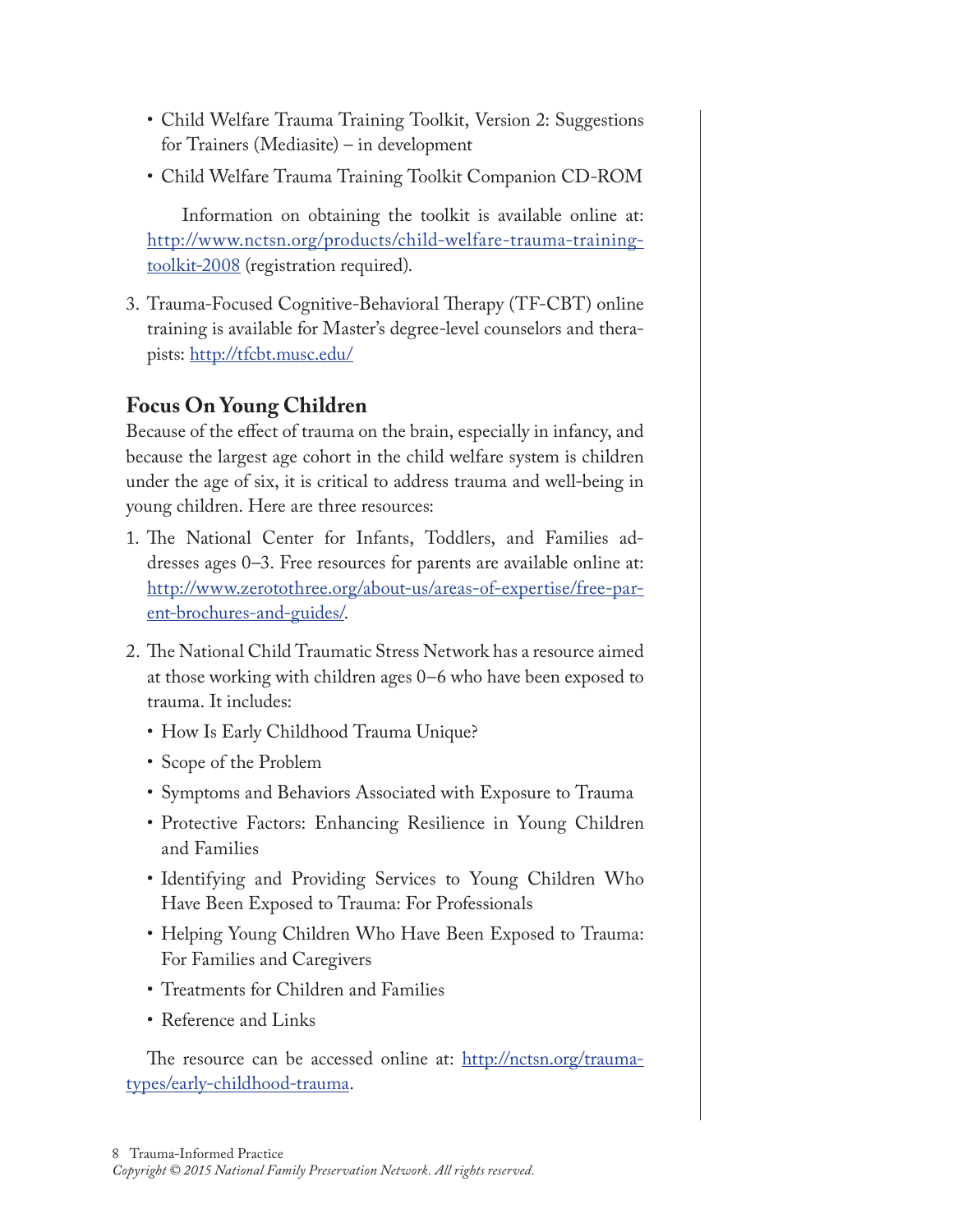3. A promising program to address trauma in children ages 3–5 is being tested with Head Start. Information about the *Head Start-Trauma Smart* program is available online at: [http://www.saintlukeshealth](http://www.saintlukeshealthsystem.org/head-start-trauma-smart)[system.org/head-start-trauma-smart](http://www.saintlukeshealthsystem.org/head-start-trauma-smart).

#### **Wellness**

The Robert Wood Johnson Foundation has a policy brief on wellness that includes a model and recommendations for promoting the mental wellness of the nation's young people.

*Are the Children Well?* is available online at: [http://www.rwjf.org/en/](http://www.rwjf.org/en/research-publications/find-rwjf-research/2014/07/are-the-children-well-.html) [research-publications/find-rwjf-research/2014/07/are-the-children](http://www.rwjf.org/en/research-publications/find-rwjf-research/2014/07/are-the-children-well-.html)[well-.html](http://www.rwjf.org/en/research-publications/find-rwjf-research/2014/07/are-the-children-well-.html)